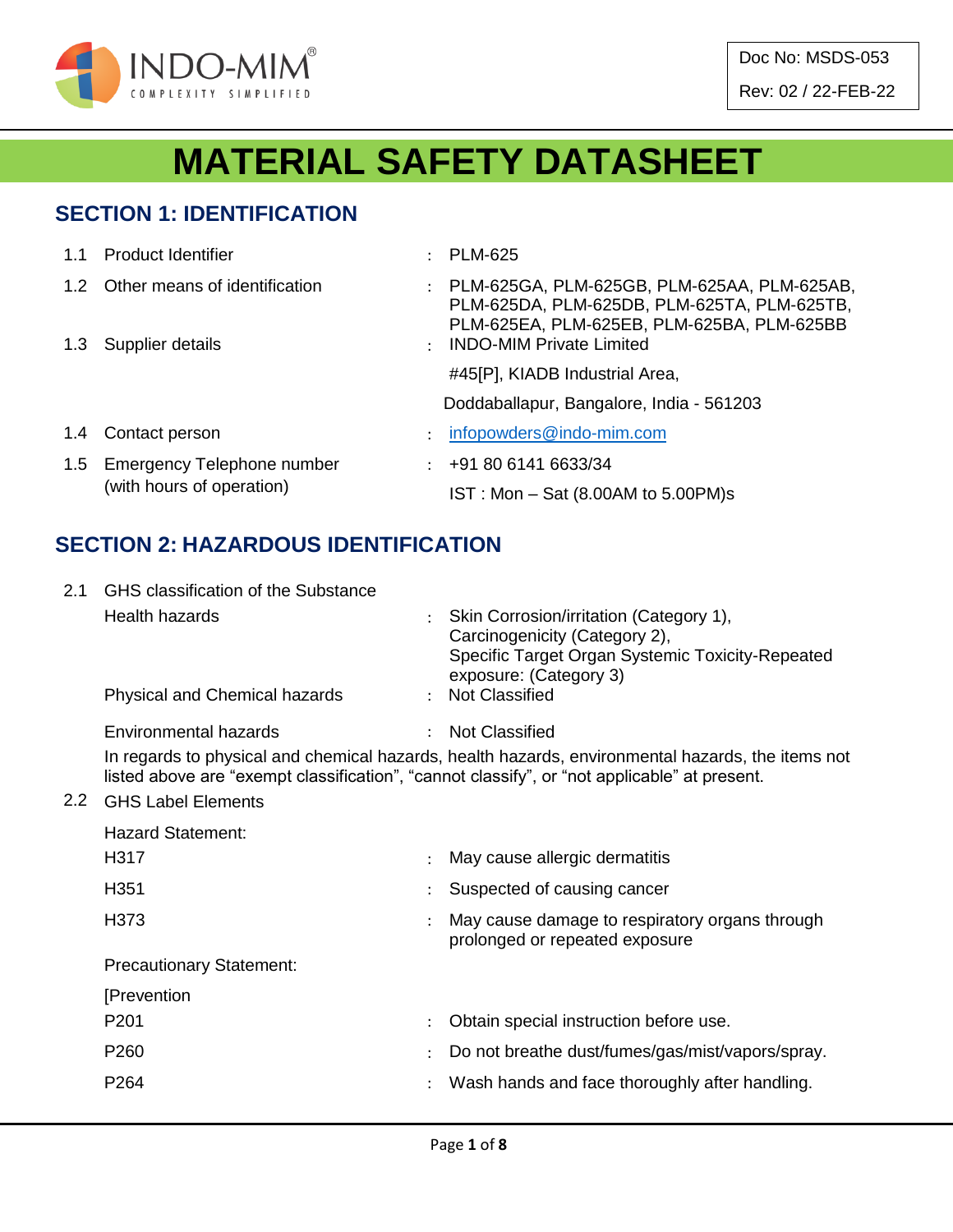

| P <sub>272</sub>                                                                                                                                                                                                                                                                                                                                                                                                                                                                           | ÷                    | Contaminated work clothing should not be allowed out<br>Of the workplace.                               |
|--------------------------------------------------------------------------------------------------------------------------------------------------------------------------------------------------------------------------------------------------------------------------------------------------------------------------------------------------------------------------------------------------------------------------------------------------------------------------------------------|----------------------|---------------------------------------------------------------------------------------------------------|
| P <sub>280</sub>                                                                                                                                                                                                                                                                                                                                                                                                                                                                           |                      | Wear protective gloves/protective clothing/eyes<br>protection/face protection.                          |
| [Emergency Response]                                                                                                                                                                                                                                                                                                                                                                                                                                                                       |                      |                                                                                                         |
| P308+P313                                                                                                                                                                                                                                                                                                                                                                                                                                                                                  | $\ddot{\phantom{0}}$ | If exposed or concerned, Get medical advice/attention.                                                  |
| P314                                                                                                                                                                                                                                                                                                                                                                                                                                                                                       | ٠                    | Get medical advice/attention if feel unwell.                                                            |
| P <sub>501</sub>                                                                                                                                                                                                                                                                                                                                                                                                                                                                           | ÷                    | To dispose of contents/container entrust it to a waste<br>service company admitted by local government. |
| $\blacksquare$ $\blacksquare$ $\blacksquare$ $\blacksquare$ $\blacksquare$ $\blacksquare$ $\blacksquare$ $\blacksquare$ $\blacksquare$ $\blacksquare$ $\blacksquare$ $\blacksquare$ $\blacksquare$ $\blacksquare$ $\blacksquare$ $\blacksquare$ $\blacksquare$ $\blacksquare$ $\blacksquare$ $\blacksquare$ $\blacksquare$ $\blacksquare$ $\blacksquare$ $\blacksquare$ $\blacksquare$ $\blacksquare$ $\blacksquare$ $\blacksquare$ $\blacksquare$ $\blacksquare$ $\blacksquare$ $\blacks$ |                      |                                                                                                         |

Fire Service Act

 $3.3$ 

This special alloy powder has been confirmed and registered as non-hazardous by ignition test based on Fire service act No. 11 (Part 4 of Article 1 of cabinet Order No. 358). However, there is a possibility that fine particle dust would fire when it is touched.

## **SECTION 3: COMPOSITION/INFORMATION ON INGREDIENTS**

| 3.1 Substance/Mixture                | : Mixture         |
|--------------------------------------|-------------------|
| <b>General Product Description</b>   | : Metallic Powder |
| Alias                                | : Alloy Powder    |
| 3.2 Chemical Name, Percent and CAS#: |                   |

|               | <b>Elements</b> | $\frac{0}{0}$ | CAS#      |
|---------------|-----------------|---------------|-----------|
| Molybdenum    |                 | $5 - 15$      | 7439-98-7 |
| Chromium      |                 | $20 - 30$     | 7440-47-3 |
| Niobium       |                 | $1 - 5$       | 7440-03-1 |
| Tantalum      |                 | $1 - 5$       | 7440-25-7 |
| Iron          |                 | $\leq 5$      | 7439-89-6 |
| <b>Nickel</b> |                 | $50 - 75$     | 7440-02-0 |

Any concentration shown as a range is to protect the confidentiality or is due to batch variation

| Class Reference Number in the Gazette List     |                      | : Not Subject                             |
|------------------------------------------------|----------------------|-------------------------------------------|
| <b>Impurities and Stabilizing Additives</b>    | $\mathcal{L}$        | No Data                                   |
| Contribute to Classification                   |                      |                                           |
| <b>Pollutant Release and Transfer Register</b> | $\ddot{\phantom{0}}$ | Not applicable                            |
| (PRTR)                                         |                      |                                           |
| <b>Hazard Symbol</b>                           |                      | Not harmful                               |
| <b>Risk Phrases</b>                            |                      |                                           |
| R40                                            |                      | limited evidence of a carcinogenic effect |
|                                                |                      |                                           |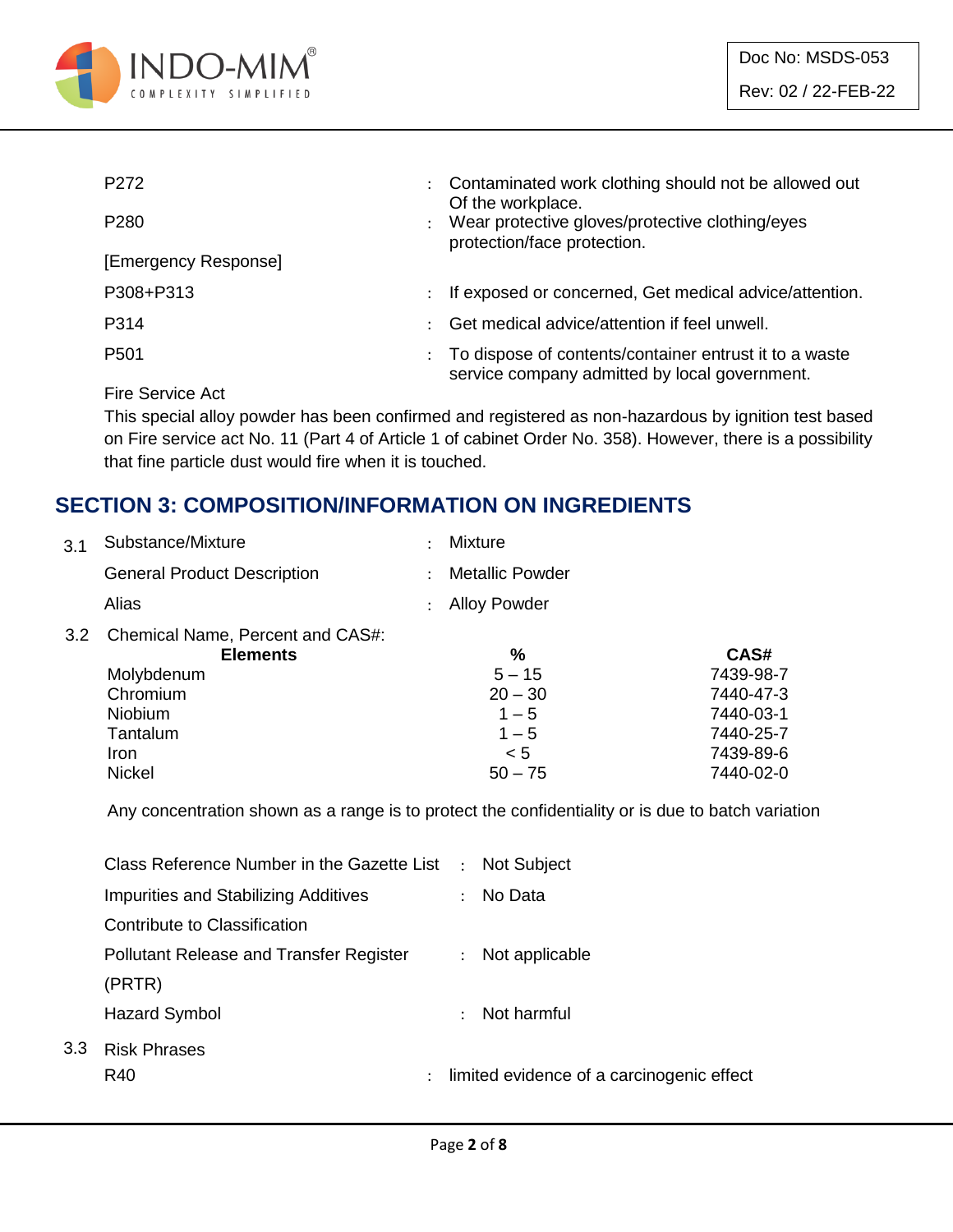

|     | R43                   |                      | May cause sensitization by skin contact                |
|-----|-----------------------|----------------------|--------------------------------------------------------|
|     | R48/20                | $\ddot{\phantom{0}}$ | Harmful: danger of serious damage to health by         |
|     |                       |                      | prolonged exposure through inhalation.                 |
| 3.4 | <b>Safety Phrases</b> |                      |                                                        |
|     | S <sub>16</sub>       |                      | Keep away from sources of ignition $-$ No smoking      |
|     | S7/9                  |                      | Keep the container tightly closed and in a well-       |
|     |                       |                      | ventilated place                                       |
|     | S36/37/39             | $\ddot{\phantom{a}}$ | Wear suitable protective clothing, gloves and eye/face |
|     |                       |                      | protection                                             |

## **SECTION 4: FIRST AID MEASURES**

| 4.1 | Inhalation                               |                      | If inhaled, remove to fresh air.                            |
|-----|------------------------------------------|----------------------|-------------------------------------------------------------|
|     |                                          |                      | Get medical advice/attention if feeling well.               |
|     | 4.2 Skin Contact                         |                      | Immediately remove contaminated clothing and shoes.         |
|     |                                          |                      | Wash with soap and plenty of water.                         |
|     |                                          |                      | If irritation develops and persists, get medical attention. |
|     | 4.3 Eye Contact                          |                      | Flush eyes with plenty of water for at least 15 minutes.    |
|     |                                          |                      | If irritation develops and persists, get medical attention. |
| 4.4 | Ingestion                                |                      | Immediately rinse mouth. Get medical aid immediately.       |
|     | 4.5 Anticipated Acute & Tardive symptoms | $\ddot{\phantom{0}}$ | Allergy Symptoms.                                           |
| 4.6 | Most important Signs and Symptoms        |                      | No data is currently available.                             |
| 4.7 | Protection for first-aid                 |                      | Wear protective equipment's according to the situation.     |
| 4.8 | Important notes for Doctor               |                      | No data is currently available.                             |

## **SECTION 5: FIRE FIGHTING MEASURES**

| 5.1 Suitable Extinguishing Media                                       | : Dry sand, limestone powder, dry powder and special<br>powder against the metal powder.                                                                                                                                          |
|------------------------------------------------------------------------|-----------------------------------------------------------------------------------------------------------------------------------------------------------------------------------------------------------------------------------|
| 5.2 Extinguishing media, which must not be<br>used for safety reasons: | water and carbon dioxide (CO2)                                                                                                                                                                                                    |
| 5.3 Specific Hazards                                                   | : Non-dangerous. Heavy metals may be released in<br>hazardous concentrations in the form of dust or fumes.<br>contamination fire<br>extinguishing<br>Collect<br>water<br>separately. This must not be discharged into the drains. |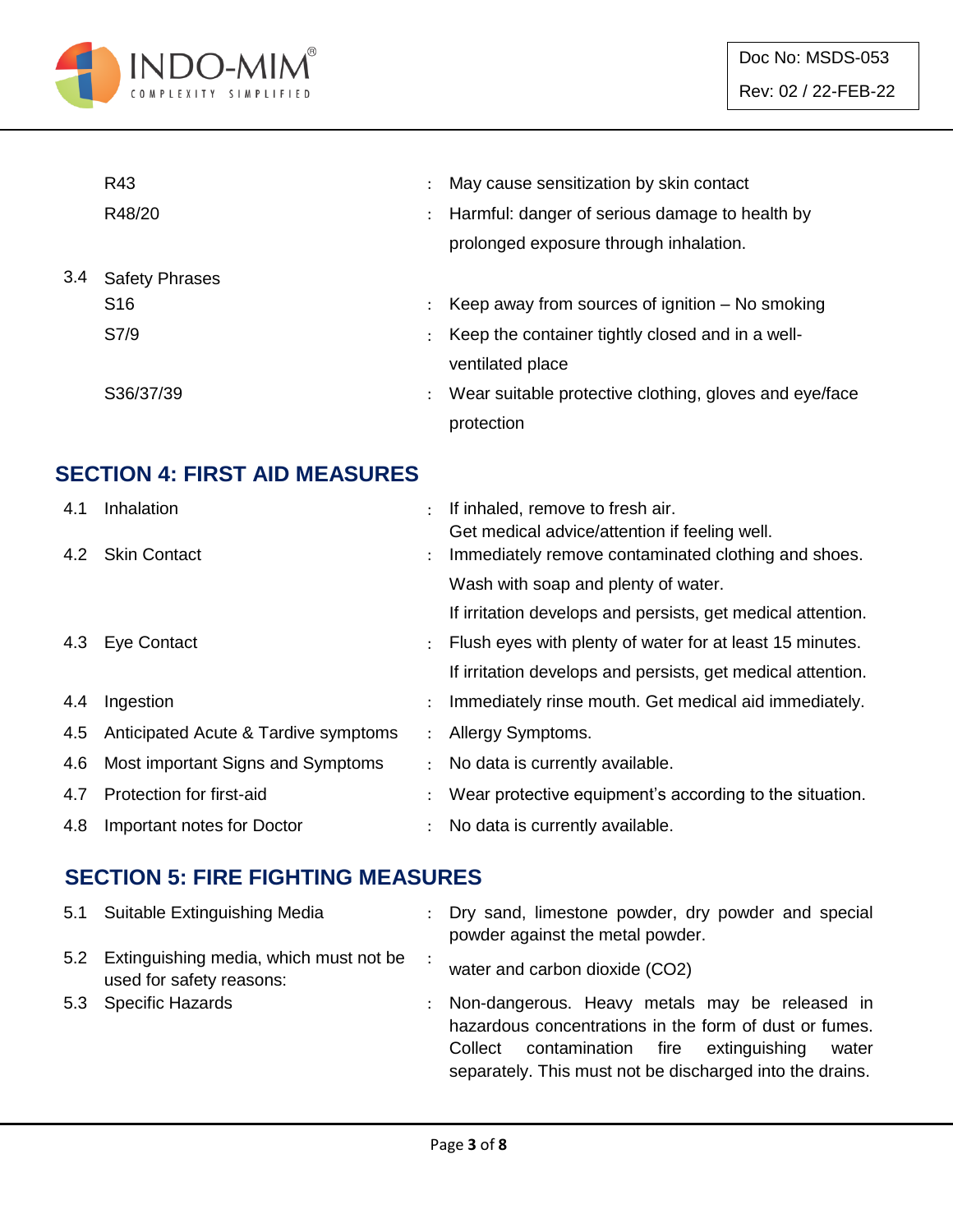

| 5.4 Special firefighting Procedures: |                      |  | : Using proper extinguishing media water may be        |  |  |  |
|--------------------------------------|----------------------|--|--------------------------------------------------------|--|--|--|
|                                      | ineffective.         |  |                                                        |  |  |  |
| 5.5 Protection for firefighting:     |                      |  | : Firefighting always wears respiratory protection and |  |  |  |
|                                      | protective clothing. |  |                                                        |  |  |  |

## **SECTION 6: ACCIDENTAL RELEASE MEASURES**

| 6.1 | <b>Personal Precautions, Protective</b> | $\mathcal{L}$ | Ensure adequate ventilation.                           |
|-----|-----------------------------------------|---------------|--------------------------------------------------------|
|     | equipment, And emergency measures       |               | Used personal protective equipment. Avoid contact with |
|     |                                         |               | skin/eyes. Do not breathe vapors/dust. Remove all      |
|     |                                         |               | ignition. Observe "8.<br>of<br>Exposure<br>sources     |
|     |                                         |               | controls/personal protection".                         |
|     | 6.2 Environmental Precaution            |               | Avoid runoff into sewers and drains.                   |
|     | 6.3 Collection and Neutralization       |               | : Vacuum or sweep-up spills. Containment and clean-up  |
|     |                                         |               | discard collected spills in airtight containers.       |
| 6.4 | <b>Equipment and Methods</b>            |               | : Prevention of secondary immediately eliminate all    |
|     |                                         |               | sources of ignition                                    |
| 6.5 | <b>Disaster</b>                         |               | Prevent runoff into sewers and drains.                 |

## **SECTION 7: HANDLING AND STORAGE**

| 7.1 | Handling                       |                      |                                                                                                                                                                                                                                                                                                                    |
|-----|--------------------------------|----------------------|--------------------------------------------------------------------------------------------------------------------------------------------------------------------------------------------------------------------------------------------------------------------------------------------------------------------|
|     | Engineering controls           |                      | : Refer to "Engineering Controls" of "8. Exposure<br>controls/Personal Protection". Wear Proper Protective<br>equipment.                                                                                                                                                                                           |
|     | Exhaust                        | $\ddot{\phantom{a}}$ | Use adequate general and local exhaust ventilation to<br>maintain dust concentration levels as low as possible.                                                                                                                                                                                                    |
|     | Precaution<br>Avoiding contact |                      | The product should only be used in areas from which all<br>naked lights and other sources of ignition have been<br>excluded. Keep away from Heat or Flame. Pay<br>attention to fumes because they may ignite. Take<br>precautionary measures against static discharge.<br>: Refer to "10. Stability and reactivity |
| 7.2 | Storage                        |                      |                                                                                                                                                                                                                                                                                                                    |
|     | Engineering controls           | $\ddot{\phantom{a}}$ | The storage area must have a fireproof structure.<br>Prevent hazardous material penetrate into storage<br>area. Provide proper Equipment of lighting and<br>ventilation.                                                                                                                                           |
|     | Incompatibilities              |                      | Refer to "10. Stability and Reactivity".                                                                                                                                                                                                                                                                           |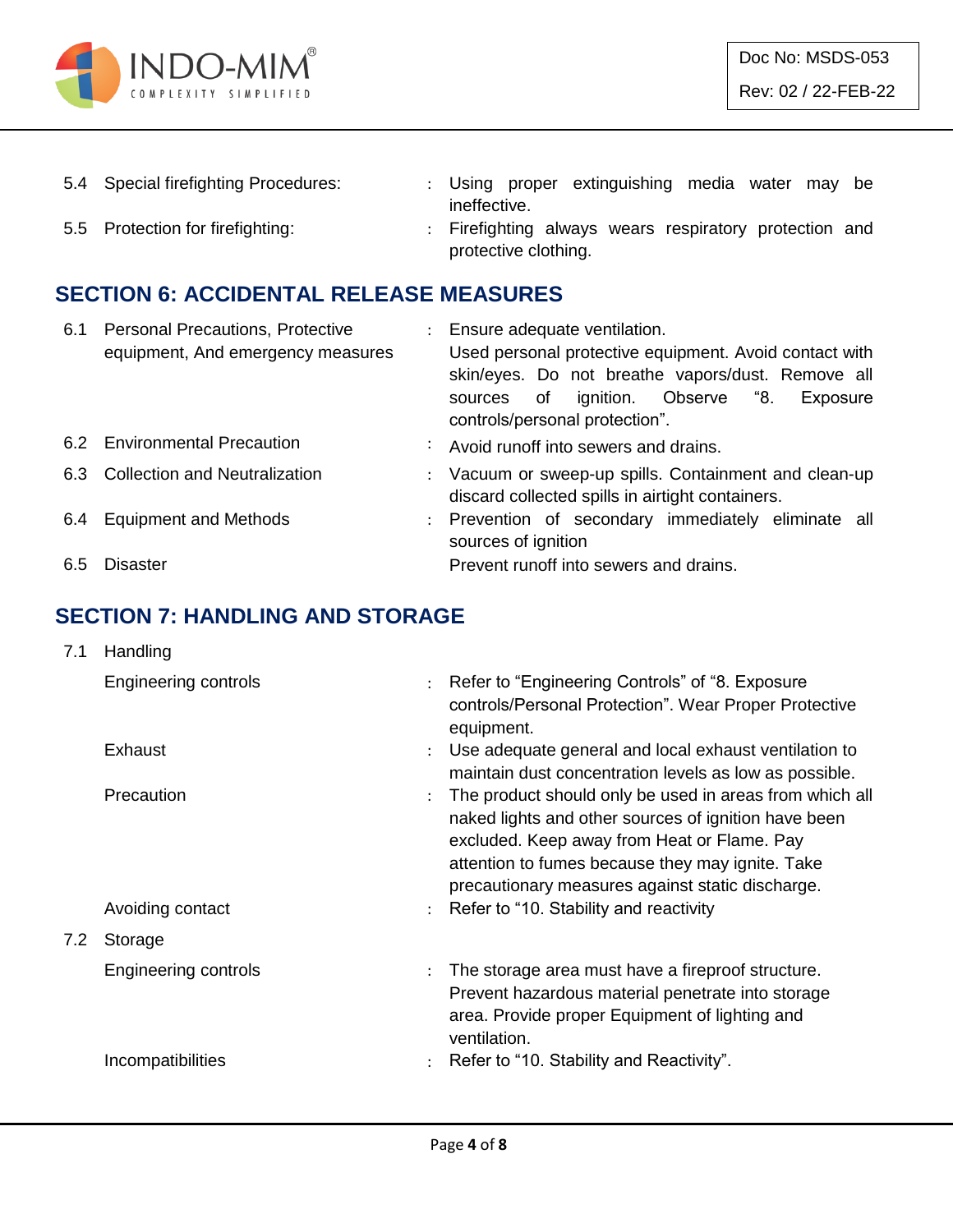

| Storage conditions | : Store in a dry, cool and well-ventilated area from heat, |
|--------------------|------------------------------------------------------------|
|                    | sparks, open flames and all other sources of ignition.     |
| Packaging material | Use the material which not penetrate any hazardous         |
|                    | material for the container.                                |

#### **SECTION 8: EXPOSURE CONTROLS/PERSONAL PROTECTION**

8.1 Control Concentration and working environment assessment criteria: No Data Exposure Limits:

|     | Mn                            | TLV-TWA: 0.2mg/m3 (ACGIH)                                                                  | $$ D           |
|-----|-------------------------------|--------------------------------------------------------------------------------------------|----------------|
|     | Ni                            | TLV-TWA: 1.5mg/m3 (ACGIH)(As inhalable<br>fraction)2B                                      |                |
|     | Cr                            | TLV-TWA: 0.5mg/m3 (ACGIH)                                                                  | A4             |
|     | Mo                            | TLV-TWA: 3mg/m3 (ACGIH)                                                                    |                |
|     | Co                            | TLV-TWA: 0.02mg/m3 (ACGIH)                                                                 | A <sub>3</sub> |
|     | D                             | Not suspected as a human carcinogen                                                        |                |
|     | 2B                            | Possible human carcinogen                                                                  |                |
|     | A4                            | Not classifiable as a human carcinogen                                                     |                |
|     | A <sub>3</sub>                | Confirmed animal carcinogen with unknown relevance<br>to humans.                           |                |
|     | Engineering control:          | Not required                                                                               |                |
| 8.2 | Protective equipment:         |                                                                                            |                |
|     | <b>Respiratory Protection</b> | In case ventilation is not adequate, wear a P2 filter<br>respirator for harmful particles. |                |
|     | <b>Hand Protection</b>        | Wear rubber gloves to meet the regulation of "EU<br>Directive 89/689/EEC" and "EN 374".    |                |
|     | Eye Protection                | Wear Safety goggles meet "EN 166".                                                         |                |
|     | Skin and Body Protection      | Wear suitable clothing with long sleeves.                                                  |                |
|     | <b>Health measures</b>        | Replace work clothing every day.                                                           |                |
|     |                               |                                                                                            |                |

Provide an eyewash unit near the working area.

## **SECTION 9: PHYSICAL AND CHEMICAL PROPERTIES**

| : Silver-gray, Powder  |
|------------------------|
| : Odorless             |
| $\cdot$ Not applicable |
| Not available          |
| . Not available        |
|                        |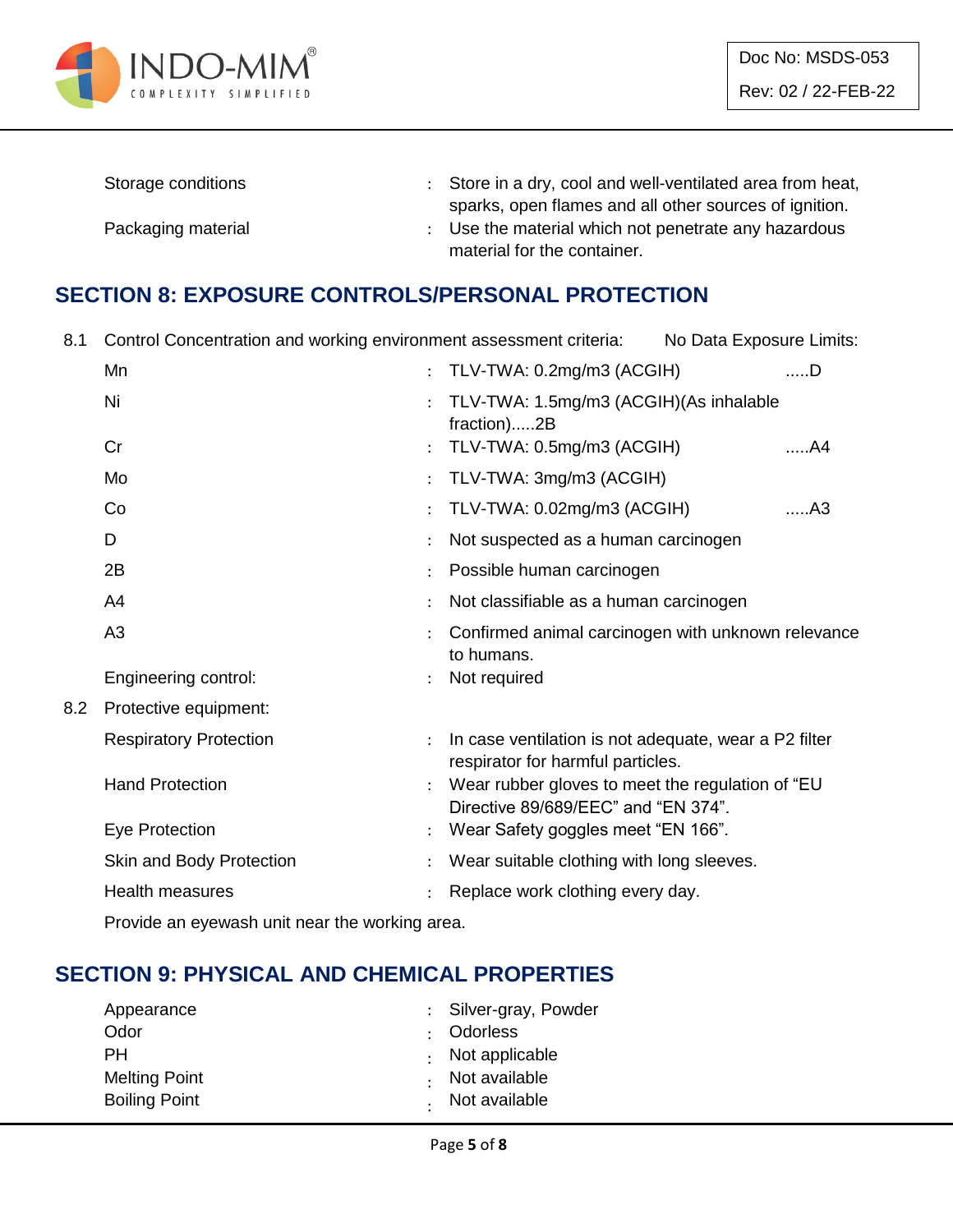

| <b>Flash Point</b>                              | Not available       |
|-------------------------------------------------|---------------------|
| Ignition Point                                  | Not available       |
| Range of Explosion                              | Not available       |
| Vapour Pressure                                 | Not available       |
| <b>Specific Gravity</b>                         | $7.5 - 9.3$ (g/cm3) |
| Solubility                                      | Insoluble           |
| <b>Aqueous Solubility</b>                       | Insoluble           |
| Octanol/water                                   | Not applicable      |
| <b>Partition coefficient</b>                    |                     |
| Decomposition Temperature"                      | Not available       |
| Odor threshold                                  | Not available       |
| <b>Evaporation Rates</b>                        | $0\frac{9}{6}$      |
| Combustibility                                  | Not available       |
| <b>Other Physical &amp; Chemical Properties</b> | Not available       |

## **SECTION 10: STABILITY AND REACTIVITY**

| Stability                        | Not available                                        |
|----------------------------------|------------------------------------------------------|
| <b>Hazardous Reactivity</b>      | Not available                                        |
| Condition to avoid               | $\pm$ High-Temperature state in the dusty atmosphere |
| Incompatibilities                | Oxidizing agents (against Si).                       |
| Hazardous Decomposition products | No data in general use                               |

## **SECTION 11: TOXICOLOGICAL INFORMATION**

| Not available                          |                      |                                                             |
|----------------------------------------|----------------------|-------------------------------------------------------------|
| <b>Acute Toxicity:</b>                 |                      |                                                             |
| Fe: Rat Oral LD50= 30000mg/kg          |                      |                                                             |
| Mn: Rat Oral LD50= 9000mg/kg           |                      |                                                             |
| Rat Oral LD50= 9000mg/kg<br>Ni:        |                      | (Particle size<1mm)                                         |
| Rat Oral LD50= 3160mg/kg<br>Si:        |                      |                                                             |
|                                        |                      |                                                             |
| <b>Skin Corrosion/Irritation</b>       | ÷                    | Mild Irritation                                             |
| Serious Eye danger/Eye Irritation      |                      | The product is not classified as an eye irritant, however   |
|                                        |                      | high dust levels in the air may cause eye irritation.       |
|                                        |                      | Nickel: may result in allergic lung sensitization reactions |
| Respiratory/Skin Sensitizing Potential | $\ddot{\phantom{0}}$ | Nickel: Allergic skin sensitization reactions are the most  |
|                                        |                      | frequent effect of exposure.                                |
| Mutagenicity                           | $\bullet$            | No information found                                        |
| Carcinogenicity                        | ÷                    | H351: Suspected of causing cancer                           |
|                                        |                      |                                                             |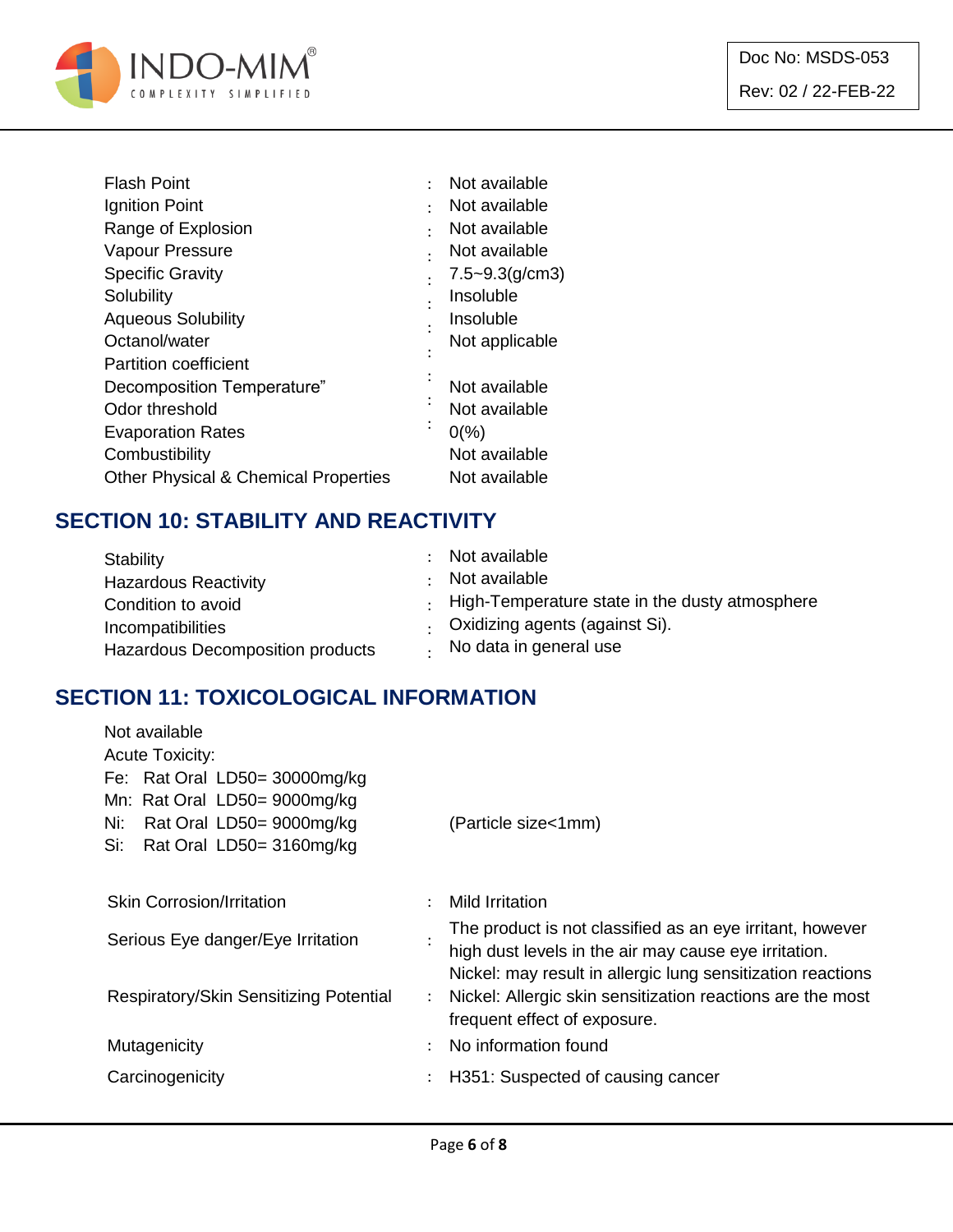

| Reproductive effects                                           |    | No information found                                                                   |
|----------------------------------------------------------------|----|----------------------------------------------------------------------------------------|
| Specific target organ systemic Toxicity<br>(Single Exposure)   |    | No information found                                                                   |
| Specific target organ systemic Toxicity<br>(Repeated Exposure) |    | H372: If inhaled, causes damage to the organ through<br>prolonged or repeated exposure |
| <b>Aspiratory Toxicity</b>                                     | ÷. | No information found                                                                   |
| <b>Other Studies</b>                                           |    | No information found                                                                   |

#### **SECTION 12: ECOLOGICAL INFORMATION**

| Ecotoxicity                            | : No information found |
|----------------------------------------|------------------------|
| Environmental residue/biodegradability | : No information found |
| <b>Bioaccumulation</b>                 | No information found   |
| Mobility in Soil                       | No information found   |
| Other studies                          | . No information found |

#### **SECTION 13: DISPOSAL CONSIDERATIONS**

| <b>Residual wastes</b> | Dispose of in accordance with local regulations. |
|------------------------|--------------------------------------------------|
| <b>Used Containers</b> | Dispose of containers as scrap.                  |

#### **SECTION 14: TRANSPORT INFORMATION**

| International regulation      | Not Regulated as per IATA   |
|-------------------------------|-----------------------------|
| Domestic regulation           | Not Regulated as per IATA   |
| Special safety measures       | : Not Regulated as per IATA |
| Emergency response guide book |                             |
| number                        | : Not Regulated as per IATA |

#### **SECTION 15: REGULATOR INFORMATION**

Chemical Substances Control Law PRTP (Pollutant Release and Transfer Register) Fire Service Act No.11 (Part 4 of Article 1 of Cabinet Order No. 358)

#### **SECTION 16: ADDITIONAL INFORMATION**

References : Ministry of Economy, Trade and Industry: GHS **Guidance** 

Advanced Information Centre of Safety and Health: